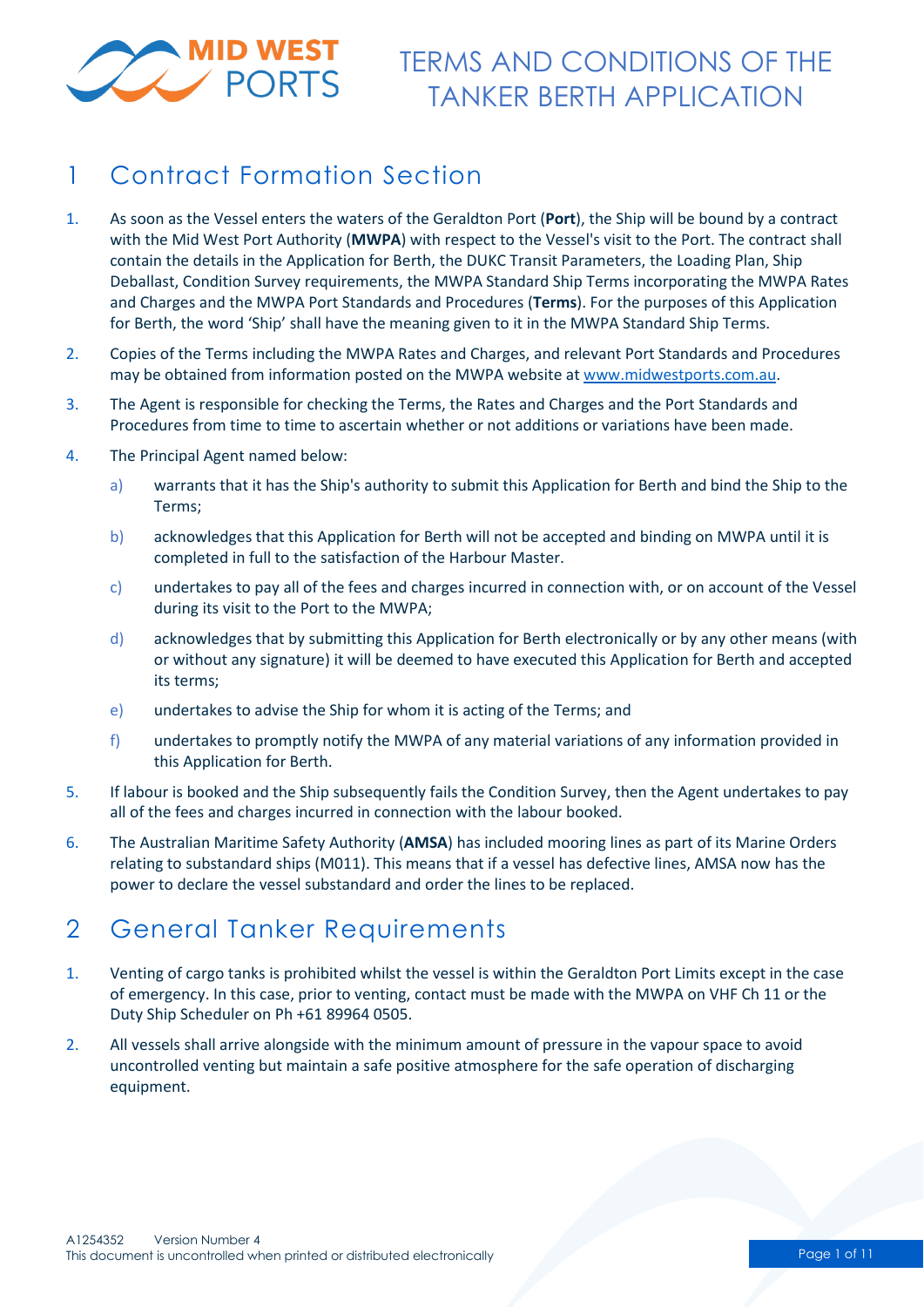

- 3. Should the Inert Gas system fail during the discharge operations then the discharge shall be suspended until such a time as the Inert Gas system is back up and running.
- 4. Should the Vessel's fixed gas monitoring equipment fail during the discharge, then all cargo operations must be suspended until such a time that the equipment is returned to normal operational condition.
- 5. All tankers shall forward Material Safety Data Sheets (MSDS) from the load port for all cargos and cargo residues carried onboard whilst at the Port of Geraldton at least 48hrs prior to expected arrival time at the Port of Geraldton.

# 3 H2S Carrying Tanker Requirements

The following general requirements apply for the berthing of vessels with  $H_2S$  cargo onboard:

- 1. The vessel shall notify the MWPA as soon as it becomes apparent that there is a  $H_2S$  component within the cargo onboard.
- 2. Gas tests of all cargo tanks should be conducted prior to arrival at the Port of Geraldton if any H<sub>2</sub>S has been detected and forward these results to the MWPA. The gas tests shall be repeated at intervals of not more than 48hours. The vessel shall ensure that they have suitable gas detecting devices onboard to complete this before leaving the load port.
- 3. If during the carriage of the last three cargoes, there has been a  $H_2S$  component detected within the cargo(s) carrier, a tanker shall notify the Port of Geraldton.
- 4. All third parties working on the vessel shall have sufficient knowledge of the dangers associated with H2S and carry a personal gas monitoring device that will give appropriate warning should the level of H<sub>2</sub>S exceed 5ppm.
- 5. No activities are to be carried out in the area of Berth 6 during a tanker discharge operation where H2S may be present. Only those persons critical to the safe discharge of the ship are to access the area and vessel during the period of discharge.

I acknowledge that by signing the Tanker Berth Application I have read and agree to the conditions above.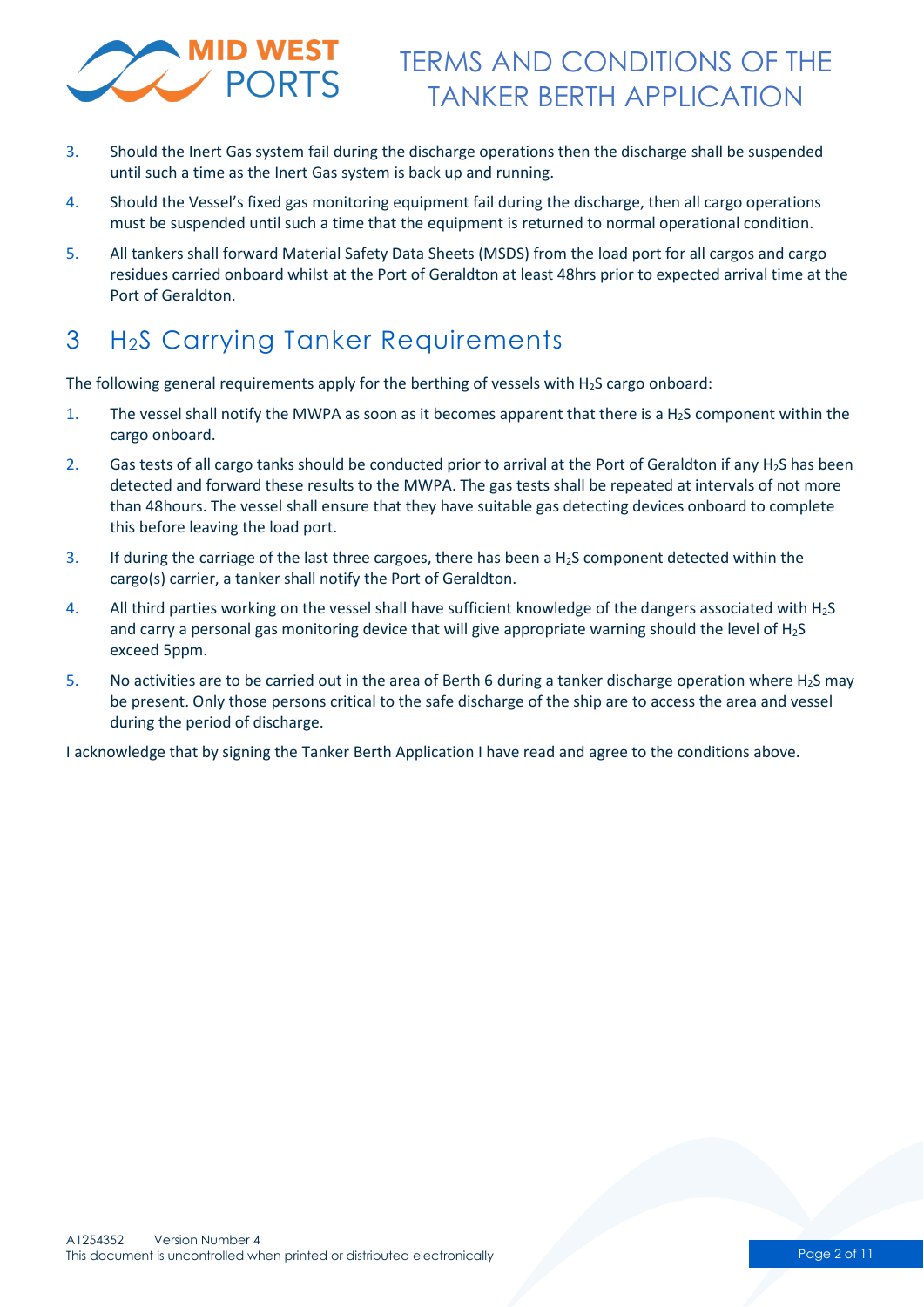

## 4 Standard Ship Terms

#### **DEFINITIONS AND INTERPRETATIONS**  $4.1$

### **4.1.1 Definitions**

In these Terms and Conditions:

**'Act'** – Means the *Port Authorities Act 1999* and all regulations made under that Act from time to time.

**'Application for Berth'** – Means the MWPA standard form headed 'Application for Berth' as amended from time to time.

**'Contract'** – Means the contract between the MWPA and the Ship that is formed as soon as the Vessel enters the Port following lodgement of an Application for Berth.

**'Ship'** – Means the Vessel's Operator and the Vessel's Master.

**'Ship's Agent'** – Means the Vessel agent (if any) specified in the Application for Berth or, if no agent is specified in the Application for Berth, the Vessel agent (if any) who lodged the Application for Berth.

**'Ship's Associates'** – Means the Vessel's master and crew, employees of the Ship, the Ship's Agent, other agents of the Ship, the Ship's contractors and any agents or contractors engaged by any of the Ship's Agents to carry out work or provide services in the Port in connection with the Vessel or its cargo or crew.

**'MWPA' –** Means the Mid West Ports Authority, being a body corporate established under the Act.

**'Facilities'** – Means the land, buildings, berths, wharfs, jetties, lay down areas and any associated plant and equipment and other infrastructure of any kind that is owned, vested in, managed, leased or otherwise controlled by the MWPA to which the Ship or the Ship's Associates are given access to or use of by the MWPA in connection with the Vessel's visit to the Port.

**'Fees and Charges'** – Means the rates and charges set out in the Schedule of Rates and Charges and any other fees, rates or charges that are imposed by the MWPA from time to time on the Ship or any of the Ship's Associates for access to or use of any Facilities, Services or Hire Equipment in connection with the Vessel's visit to the Port.

**'Force Majeure Event'** – Means any event or situation that arises due to something beyond the reasonable control of the MWPA.

**'Harbour Master'** – Means the Port's Harbour Master appointed under the Act and includes any Assistant Harbour Master, Duty Harbour Master, or other person authorised to carry out any Harbour Master's functions or duties in the Port or to whom the whole or part of Harbour Master's functions have been delegated at any relevant time, including any appointed duty marine controllers.

**'High H<sub>2</sub>S'** – Means vapour in the ullage space that is greater than 5ppm. The definition of High H<sub>2</sub>S is based on the fact that any concentration of H2S vapour exceeding 5ppm is higher than the occupational exposure limit and therefore the exposure to the vapour must be controlled. A concentration of 10ppm is the 'take action level', where full respiratory protection must be worn by staff exposed to persistent levels of 10ppm or more. This complies with the guidelines set out in ISGOTT.

**'Hire Equipment'** – Means any plant, equipment, chattel, labour or service hired, licensed or leased and made available for loading or unloading of the Vessel, storage, cargo movement, repairs or any other purpose requested or required by the MWPA, the Ship or any of the Ship's Associates in connection with the Vessel and use of the Port by the Ship or any of the Ship's Associates.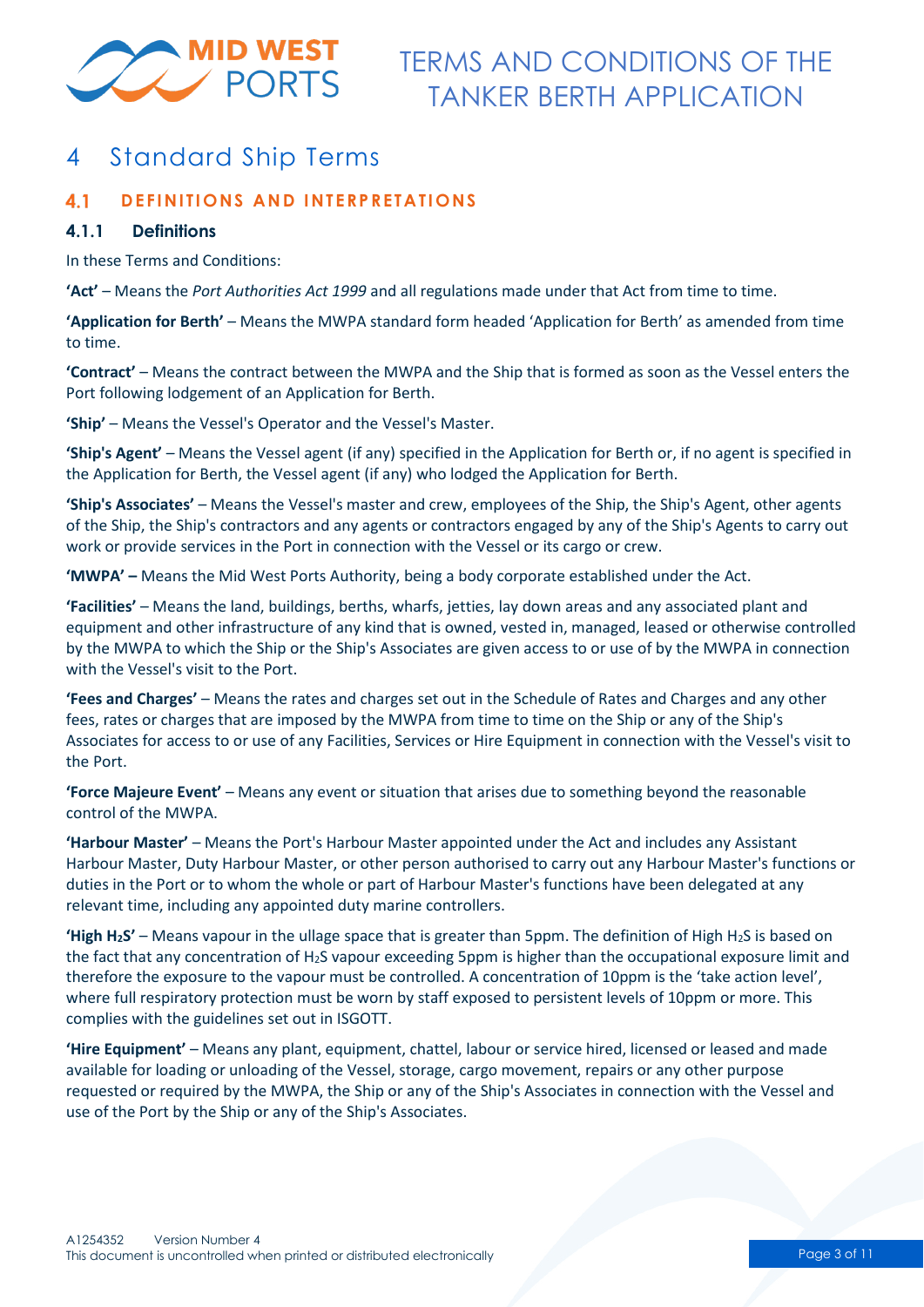

**'Inert Condition'** – Means a condition in which the oxygen content throughout the atmosphere of a tank has been reduced to 8% or less by volume by the addition of inert gas.

**'ISGOTT'** – Means the International Safety Guide for Oil Tankers and Terminals.

**'Port'** – Means the Port of Geraldton and its seabed and port waters together with all wharves, piers, land and seabeds that are owned, vested in, occupied by, licensed to or controlled by the MWPA.

**'Port Standards and Procedures'** – Means all obligations, standards, rules, powers, policies, codes, licences, practices and procedures relating to operations, environmental protection, traffic, security, emergencies, health, safety, welfare or other matters concerning the Port, the Facilities, the Hire Equipment or the Services that are put in place by the MWPA from time to time and communicated to the Ship or the Ship's Agent including any details published on the MWPA website at [www.midwestports.com.au](http://www.midwestports.com.au/) (details of which shall be deemed to have been communicated as soon as they are published on the website).

**'Port User'** – Means any person or entity in the Port at any time for any reason.

**'Rates and Charges'** – Means the MWPA Schedule of Tariffs or other rates and charges as amended from time to time which may be available on the MWPA website at [www.midwestports.com.au](http://www.midwestports.com.au/) or on request from the MWPA.

**'Services' –** Means any services that are provided by or arranged by the MWPA in connection with the Vessel's visit to the Port.

**'Terms'** – Means the Terms and Conditions set out in this document as varied from time to time by the MWPA.

**'Very Hight H2S'** – Means vapor in the ullage space that is greater than 100ppm. Very High H2S is based on the effect that at 100ppm the sense of smell can be lost, and eye and respiratory irritation can occur. It is described by some authorities as the level at which H2S vapor becomes immediately dangerous to life and health.

**'Vessel'** – Means the vessel named in the Application for Berth.

**'Vessel's Owner'** – Means the owner of the Vessel and includes any charterer of the Vessel.

#### $4.2$ **INTERPRETATION**

In these Terms:

- a) words importing the singular will include the plural and vice versa and any word or expression defined in the singular has the corresponding meaning if used in the plural and vice versa;
- b) a reference to any Act or Statute or Regulation will include a reference to any amendment, reenactment or extension thereof or any statutory or regulatory provision that may be substituted from time to time;
- c) references to any deed, document, instrument or other writing will be deemed to include references to the deed, instrument or other writing as varied or supplemented from time to time;
- d) where any party to the Contract is comprised of more than one person or entity then those people or entities will be bound jointly and each of them will be bound severally by the terms of the Contract; and
- e) any reference to 'Port', 'Facilities', 'Hire Equipment' or 'Services' shall be read as a reference to all or any part of the 'Port', the 'Facilities', the 'Hire Equipment' or the 'Services'.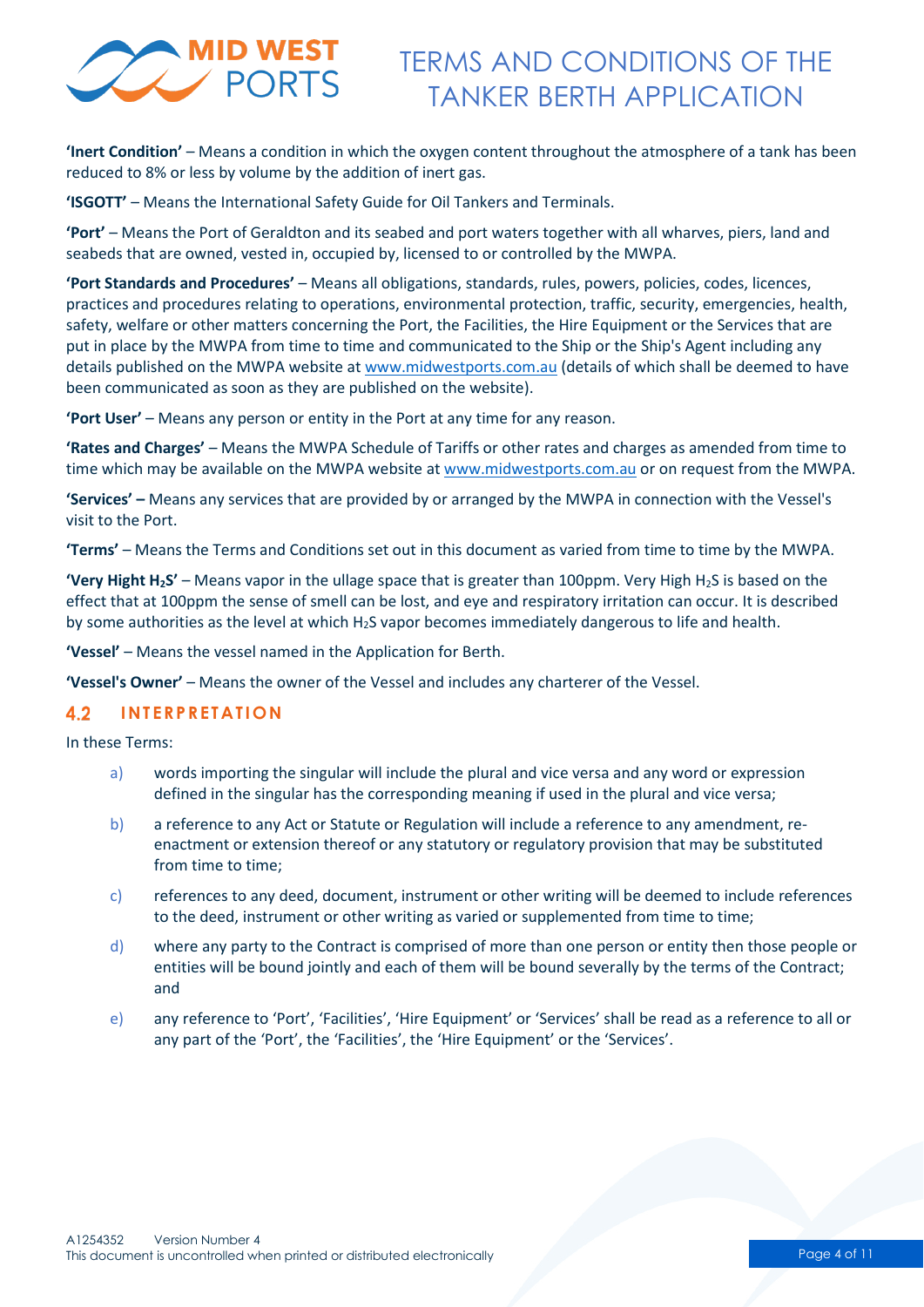

# 5 Application of These Terms

- 5.1 These Terms form part of the Contract that arises out of the submission of an Application for Berth to the MWPA.
- 5.2 A contract will automatically bind the Ship with respect to the Vessel's visit to the Port as soon as the Vessel enters the Port and the contract will comprise the terms and details set out in the Ship's Application for Berth, these Terms and the MWPA Rates and Charges.
- 5.3 Any variation to the details set out in the Application for Berth shall be deemed to operate as a variation to the Contract.
- 5.4 These Terms cannot be varied unless the variation is agreed in writing and has been signed by authorised representatives of both the Ship and the MWPA.

### 6 Port Authorities Act 1999

- 6.1 The Contract shall operate in augmentation of the MWPA rights, powers, defences, immunities or limitations of liability under the Act. Nothing in or arising out of these Terms or the Contract:
	- a) in any way diminishes the MWPA rights, powers, defences, immunities, indemnities or limitations of liability under the Act;
	- b) in any way fetters any discretions that the MWPA has under the Act; or
	- c) in any way precludes the MWPA from accessing, relying upon or using any of its rights, powers, defences, immunities, indemnities or limitations of liability under the Act in relation to any matter concerning the Port, the Ship or the Vessel or any matter arising out of the Contract.
- 6.2 If there is any inconsistency between anything in these Terms or the Ship's Contract and anything in the Act, then the Act will prevail to the extent of the inconsistency.

# 7 Use of and Access To Facilities, Services and Hire Equipment

#### 7.1 **Allocation of Facilities, Services and Hire Equipment by MWPA**

Subject to these Terms and the Contract, the MWPA agrees to allocate the Vessel a berth in the Port and give the Ship access to and use of the Facilities, Services and Hire Equipment.

### 7.2 **No Interest in Facilities**

Nothing in these Terms will create any tenancy, estate or proprietary interest of any kind in or over the Facilities or any Hire Equipment.

#### 7.3 **Availability of Requested Facilities, Services and Hire Equipment**

Allocation of Berths, Facilities, Services or Hire Equipment requested by the Ship or the Ship's Associates will always be subject to availability and suitability for the use intended by the Ship or the Ship's Associates. The MWPA will determine availability and suitability in its discretion.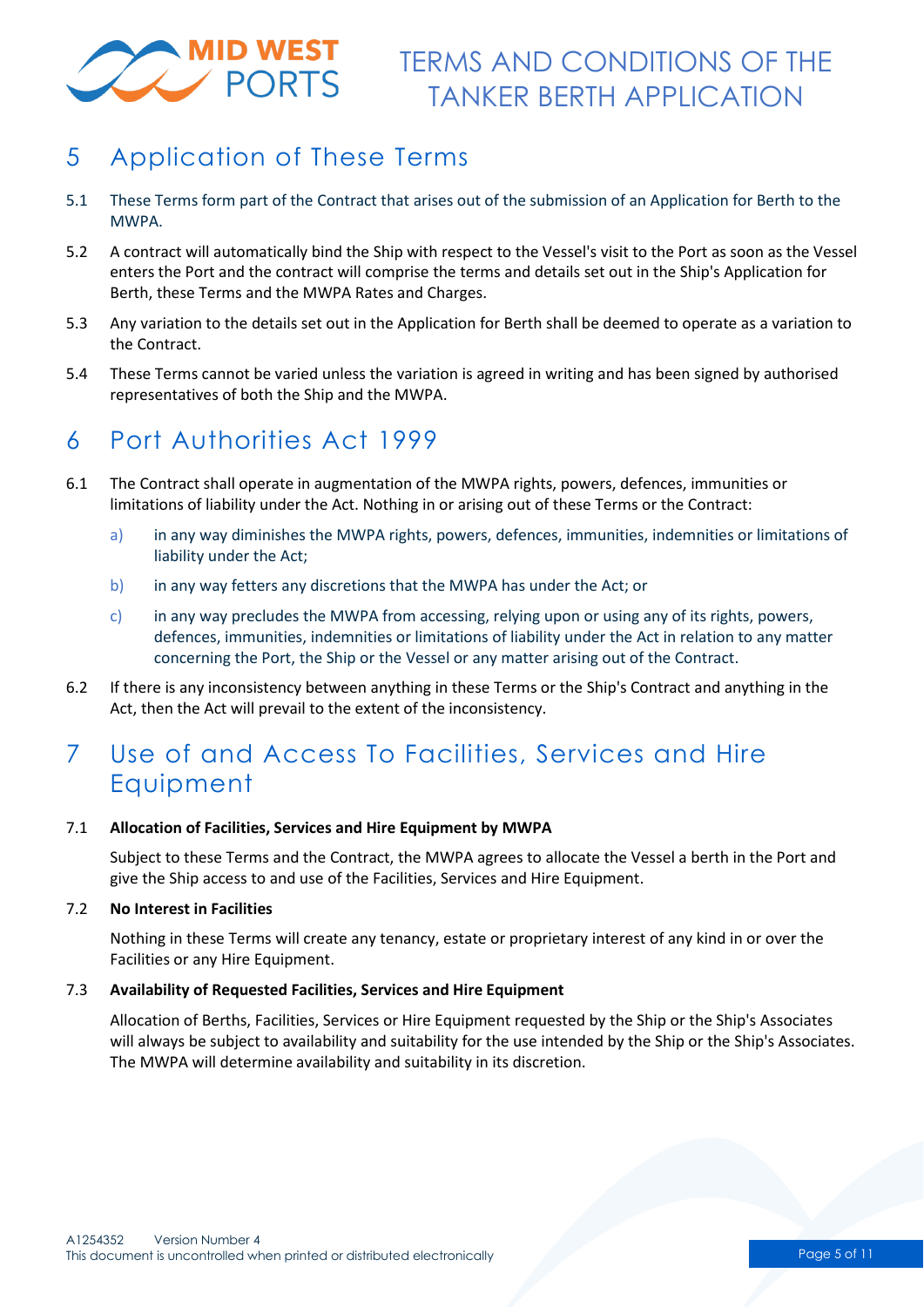

#### 7.4 **Additional Services, Facilities or Hire Equipment**

In addition to the use of any Facilities, Services or Hire Equipment requested by the Ship or any of the Ship's Associates, other Services, Facilities and Hire Equipment shall be utilised (and paid for as part of the Fees and Charges) in circumstances where the MWPA considers the use of additional or alternative Services or Facilities is necessary to ensure, safety, security, Port operational efficiency, general expediency, compliance with the Act or compliance with any other laws or industry standards.

#### 7.5 **Withdrawal, Suspension, Reallocation and Termination of Access and Use**

If the MWPA considers it necessary to do so for any reason, then the MWPA may at any time withdraw, suspend, reallocate, terminate or otherwise vary or modify any usage or access rights that are granted to the Ship or any Vessel. If the MWPA exercises any of its rights under this clause then nothing will relieve the Ship or the Ship's Agent from liability to pay any Fees and Charges already accrued or incurred and nothing will entitle the Ship to any compensation for any loss, damage, demurrage, delay or inconvenience suffered.

### 8 Fees, Charges and Interest

#### 8.1 **Fees and Charges**

The Ship shall pay the MWPA all applicable Fees and Charges arising out of the Vessel's visit to the Port.

#### 8.2 **Interest on Outstanding Fees and Charges**

The Ship shall pay the MWPA interest on all Fees and Charges that are not paid to the MWPA by the date that they are due for payment. Interest on all outstanding amounts shall accrue daily at the rate per annum prescribed from time to time by Regulation 119 of the Port Authorities Regulations 2001 (WA) pursuant to section 136 of the Act ('Interest'). Interest may be capitalised by the MWPA on the last day of each month and Interest shall be payable by the Ship to the MWPA as a debt due on demand.

## 9 Other Obligations

#### 9.1 **Maintenance and Repair**

The Ship shall ensure that any Facilities and Hire Equipment used by the Ship, the Vessel or any of the Ship's Associates are kept and maintained in good condition (having regard to their age and general condition) and the Ship shall ensure that any Facilities and Hire Equipment used are left in a good, clean and operational condition after use.

#### 9.2 **MWPA May Rectify**

If any Facilities or Hire Equipment are not left in the condition required under clause 6.1, the MWPA may carry out any work necessary to put the Facilities and Hire Equipment into the condition required under clause 6.1 and the costs of the work shall be paid by the Ship on demand.

#### 9.3 **Port Security**

The Ship shall ensure that it and the Ship's Associates comply with the MWPA security procedures and requirements relating to cargo, Vessels, Facilities, Hire Equipment and access to and from the Port when such procedures and requirements are communicated to them. For the purposes of this clause 6.3, where the MWPA places the relevant procedures and requirements on its website, it shall be deemed to have communicated those procedures and requirements to the Ship and Ship's Associates.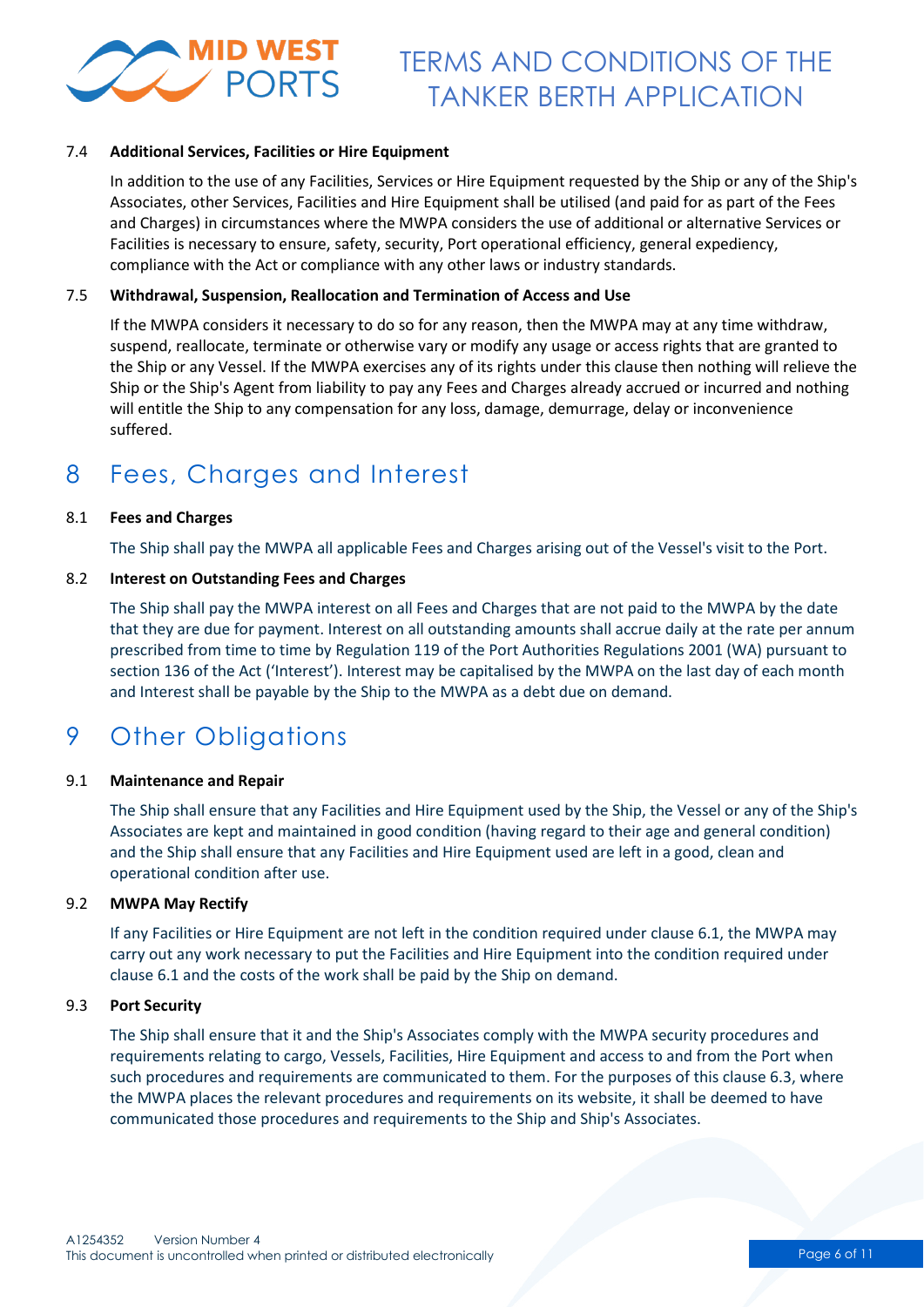

#### 9.4 **Professional Standards**

The Ship shall ensure that all work carried by it or any of the Ship's Associates in or around the Port in connection with the Vessel's visit:

- a) is carried out by personnel who are fit for work and have the appropriate training, experience and qualifications to do the work; and
- b) is carried out with a high degree of skill, competence and professionalism at all times.

#### 9.5 **No Damage**

The Ship shall ensure that neither it nor any of the Ship's Associates causes any damage to the Facilities, Hire Equipment or anything else in the Port.

#### 9.6 **No Interference With Other Users**

The Ship shall ensure that neither it nor any of the Ship's Associates obstructs or causes any interference to the MWPA or any other Port User.

#### 9.7 **Comply with all Acts and Regulations**

The Ship shall ensure that it and the Ship's Associates comply with all aspects of the Act and all other laws relating to the Vessel or the use of or access to the Port, the Services, the Hire Equipment or the Facilities.

#### 9.8 **Not to Cause Spills or Pollute**

The Ship shall ensure that neither it nor any of the Ship's Associates causes any spills, pollution or contamination of any kind in the Port.

#### 9.9 **Comply With Directions**

The Ship shall ensure that it and the Ship's Associates:

- a) comply with all Port Standards and Procedures (which augment these Terms);
- b) comply with all directions given by the MWPA in connection with the Vessel's visit to the Port and activities in the Port;
- c) comply with all directions given by anyone working with the Australian Quarantine Services, the Australian Customs Services or any other relevant regulatory authority in connection with the Vessel's visit to the Port;
- d) comply with all occupational health, safety, environmental and operational requirements and associated policies and procedures of the MWPA that are advised to the Ship or any of the Ship's Associates from time to time; and
- e) comply with all directions given by the Harbour Master.

#### 9.10 **Induction**

The Ship shall ensure that it and the Ship's Associates attend any Port induction briefings or courses as and when required by the MWPA in relation to anything connected with the Vessel's visit to the Port.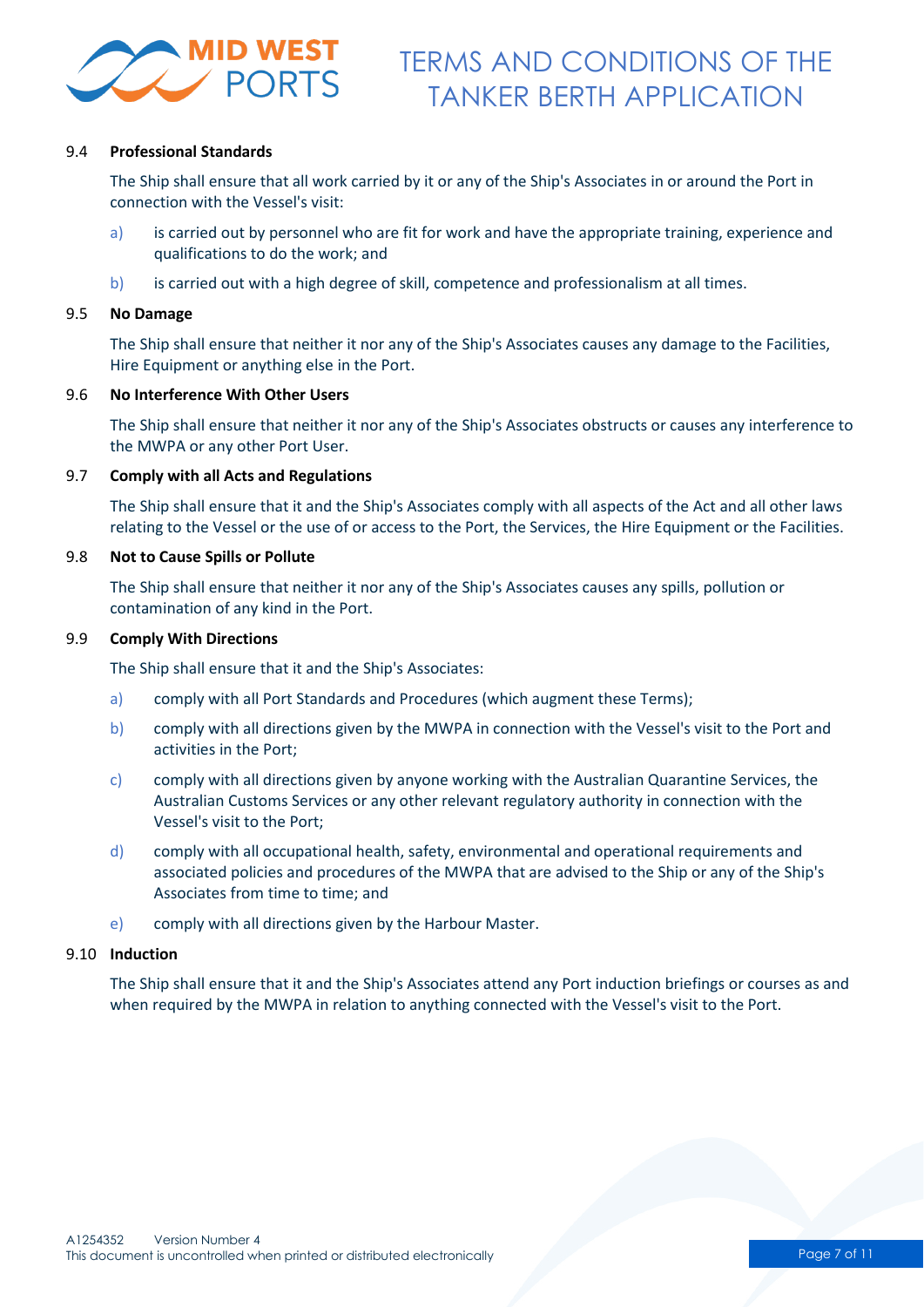

#### 9.11 **Notification of Accidents, Damage or Injury**

As soon as the Ship or any of the Ship's Associates become aware of any accident, incident, damage to the Facilities, the Hire Equipment or anything else in the Port, injury to any person or any circumstances likely to cause any damage or injury during or as a result of the Vessel's visit to the Port:

- a) the Ship shall ensure that the MWPA is informed of the damage, injury or circumstance; and
- b) if the Ship or the Vessel's Master is requested to do so by the MWPA, the Ship shall ensure that it or the Vessel's Master, provides a detailed written report to the MWPA about the accident, incident or other event causing the damage, injury or any other consequence. Any report shall be provided to the MWPA within 24 hours of a request being made.

For the purpose of this clause:

**'Accident'** – Means any event where damage of any kind is caused to any vessel, person or property; and

**'Incident'** – Means any event occurring, which gives rise to a hazardous or potentially hazardous situation.

#### 9.12 **MWPA Access**

The Ship shall ensure that the MWPA is given prompt access to the Facilities, the Vessel and any information that is reasonably required by the MWPA in order for the MWPA to check and monitor the Ship's compliance with its obligations under these Terms and the Contract.

#### 9.13 **Cargo Manifests**

- a) The Ship must ensure that the MWPA receives an accurate, legible and complete copy of a manifest written in English, which details the cargo to be unloaded from the Vessel at the Port by submitting a completed manifest of cargo inwards ('Manifest of Cargo Inwards') in the form approved by the MWPA, as soon as practicable after arriving in the Port.
- b) The Ship must ensure that the MWPA receives an accurate, legible and complete copy of a manifest written in English, which details the cargo that has been loaded on the Vessel at the Port by submitting a completed manifest of cargo outwards ('Manifest of Cargo Outwards') in the form approved by the MWPA, as soon as practicable after the cargo has been loaded.

#### 9.14 **Dangerous Goods in the Port**

- a) The Ship acknowledges and agrees that:
	- (i) Port Users may import and export dangerous and hazardous products to and from the Port ('**Dangerous Goods'**);
	- (ii) as a consequence of the movement of Dangerous Goods in the Port, the MWPA may make or be required to make rules ('**MWPA Rules'**), which may affect other Port Users' access to or efficient use of the Port;
	- (iii) as a consequence of the MWPA Rules and the movement of Dangerous Goods through the Port, the Ship may incur delays or may be restricted from accessing certain parts of the Port or the Port waters, resulting in costs and expenses being incurred by the Ship, such as demurrage fees; and
	- (iv) it will promptly comply with the MWPA Rules.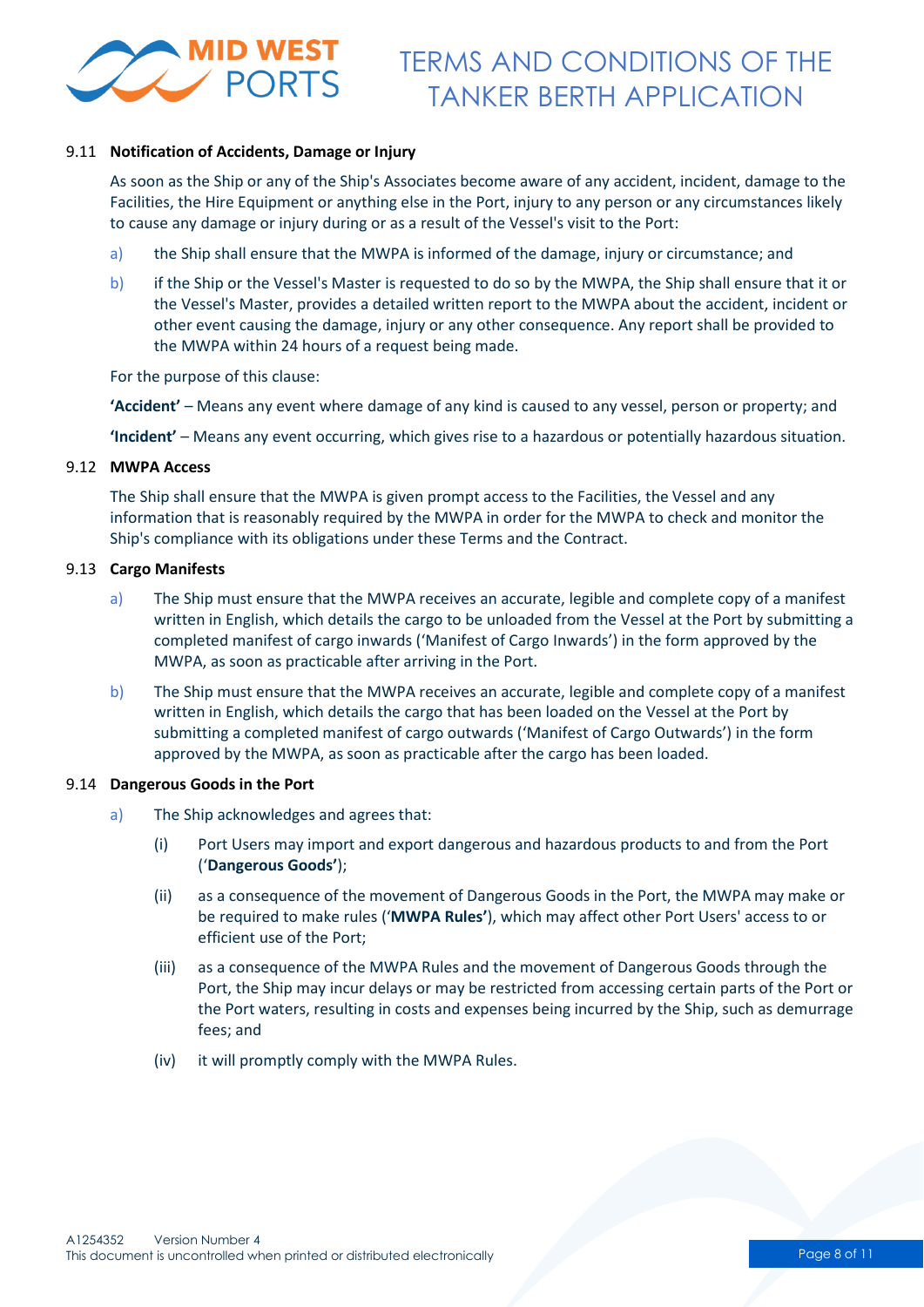

(b) The Ship agrees to release and hold the MWPA harmless from and against any costs, losses, expenses and claims (including any consequential loss or damage) arising out of the MWPA Rules or the movement of Dangerous Goods in the Port.

#### 9.15 **Discharge Plan**

The Ship must ensure that the MWPA receives an accurate, legible and complete copy of a Discharge Plan written in English, which includes information as to the number of ballasting pumps and rate at which they pump out at least 48 hours prior to the expected arrival of the vessel.

# 10 Limitation of Liability

Except to the extent that any rights or warranties cannot be excluded or limited as a matter of law, the liability of the MWPA to the Ship for anything arising out of the Contract shall be strictly limited to either of the following remedies as elected by the MWPA:

- a) the re-supply of equivalent Services, Facilities or Hire Equipment; or
- b) the payment of the costs necessary to have the Services, Facilities or Hire Equipment supplied again.

### 11 Termination

#### 11.1 **MWPA May Terminate**

Without prejudice to any other rights or remedies the MWPA may have under these Terms or the Contract or at law or in equity, the MWPA may terminate the Contract with immediate effect if the Ship is in breach of its obligations at any time.

#### 11.2 **No Release**

On termination of the Contract:

- a) nothing will release or discharge the Ship from liability to the MWPA in relation to anything occurring prior the date of termination; and
- b) nothing will release or discharge the Ship's Agent or Ship from liability for any Fees and Charges imposed by the MWPA in relation to anything occurring prior the date of termination.

### 12 Goods and Services Tax

#### 12.1 **GST Provisions**

For the purpose of this clause unless the context otherwise requires:

- a) **'GST Legislation'** Means *A New Tax System (Goods and Services Tax) Act 1999* and any related tax imposition Act (whether imposing tax as a duty or customs excise or otherwise) and includes any legislation which is enacted to validate recapture or recoup the tax imposed by any of such Acts; and
- b) where any other term is used in this clause, which is defined in the GST legislation, it will have the meaning given in the GST Legislation.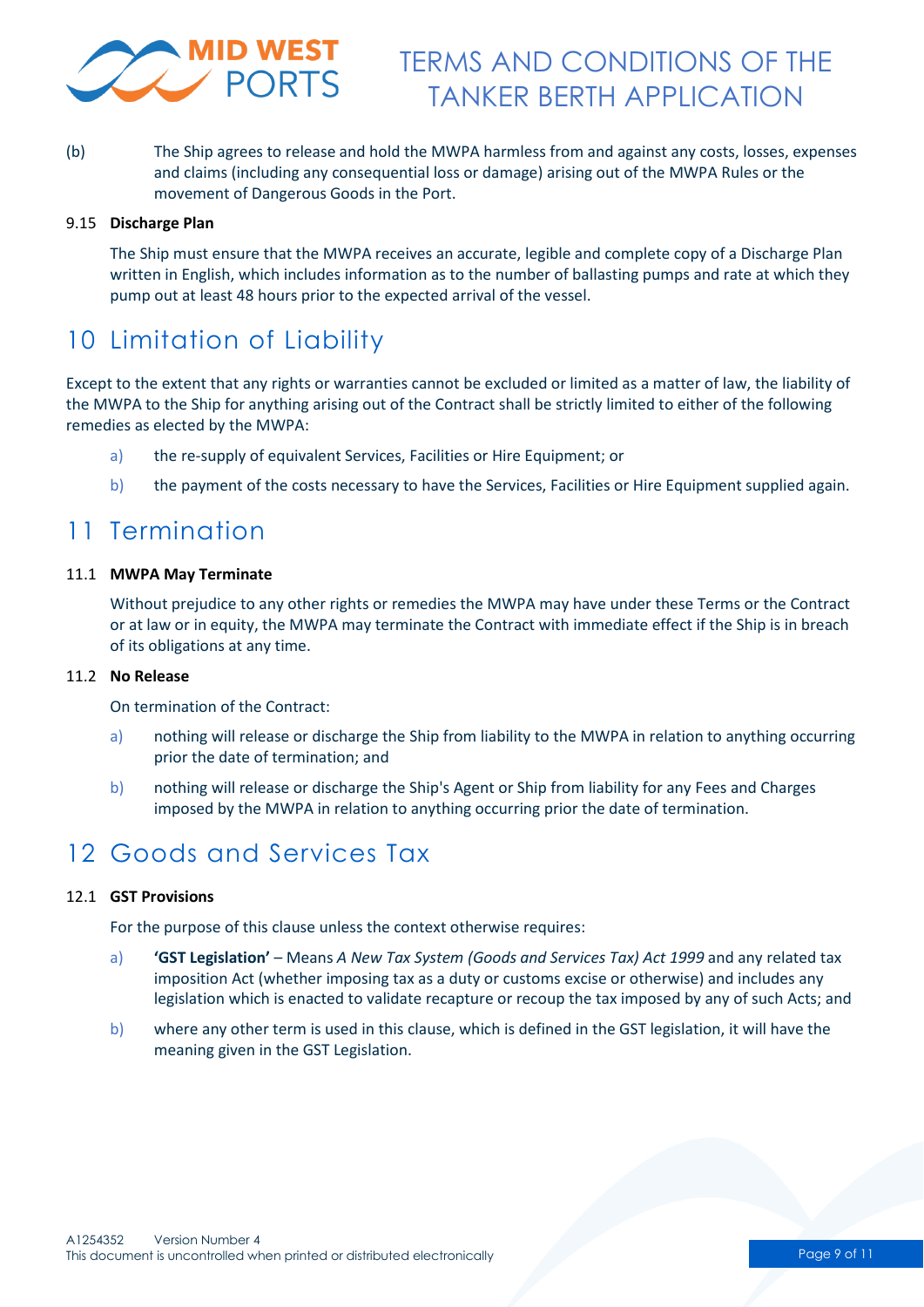

#### 12.2 **Amounts in Schedule of Rates and Charges are GST Inclusive**

Every item in the Rates and Charges payable under these Standard Terms and Conditions shall be expressed as being inclusive of GST.

#### 12.3 **Tax Invoices**

The MWPA will provide the Ship or the Ship's Agent with tax invoices and/or adjustment notes with respect to the Fees and Charges (but will not be obliged or required to create tax invoices for amounts in excess of amounts received from the Ship). The tax invoices and adjustment notes will show the Fees and Charges exclusive of GST and the relevant GST amount payable on those Fees and Charges.

### 13 Force Majeure

Despite anything to the contrary contained elsewhere in these Terms or the Contract, the MWPA will not be in breach of any obligation it may have in circumstances where the MWPA ability to reasonably comply was interfered with, obstructed, delayed or prevented by a Force Majeure Event.

### 14 Limitations and Exclusions

#### 14.1 **Limitations**

Regardless of any contributing acts or omissions (tortious or otherwise) on the part of the MWPA or any of its employees, agents or contractors, the MWPA will not be responsible for or liable to the Ship in any way whatsoever.

#### 14.2 **Acknowledgements**

Nothing in any circumstances whatsoever:

- a) obliges the MWPA to stop (either temporarily or permanently) any third party from carrying on any activity in the Port in order to enable the Ship to do anything;
- b) precludes the MWPA from granting third parties' rights to use any part of the Port or anything in the Port for any purpose whatsoever;
- c) is intended to create any duty of care on the MWPA part in favour of the Ship; or
- d) is intended to incorporate into these Terms any implied obligations or implied responsibilities of any kind on the MWPA part in favour of the Ship.

#### 14.3 **Act and Regulations**

All provisions in the Act and its regulations that state that a Port Authority is not liable or does not become liable in relation to anything are deemed to be incorporated into these Terms as contractual provisions and shall limit the MWPA liability.